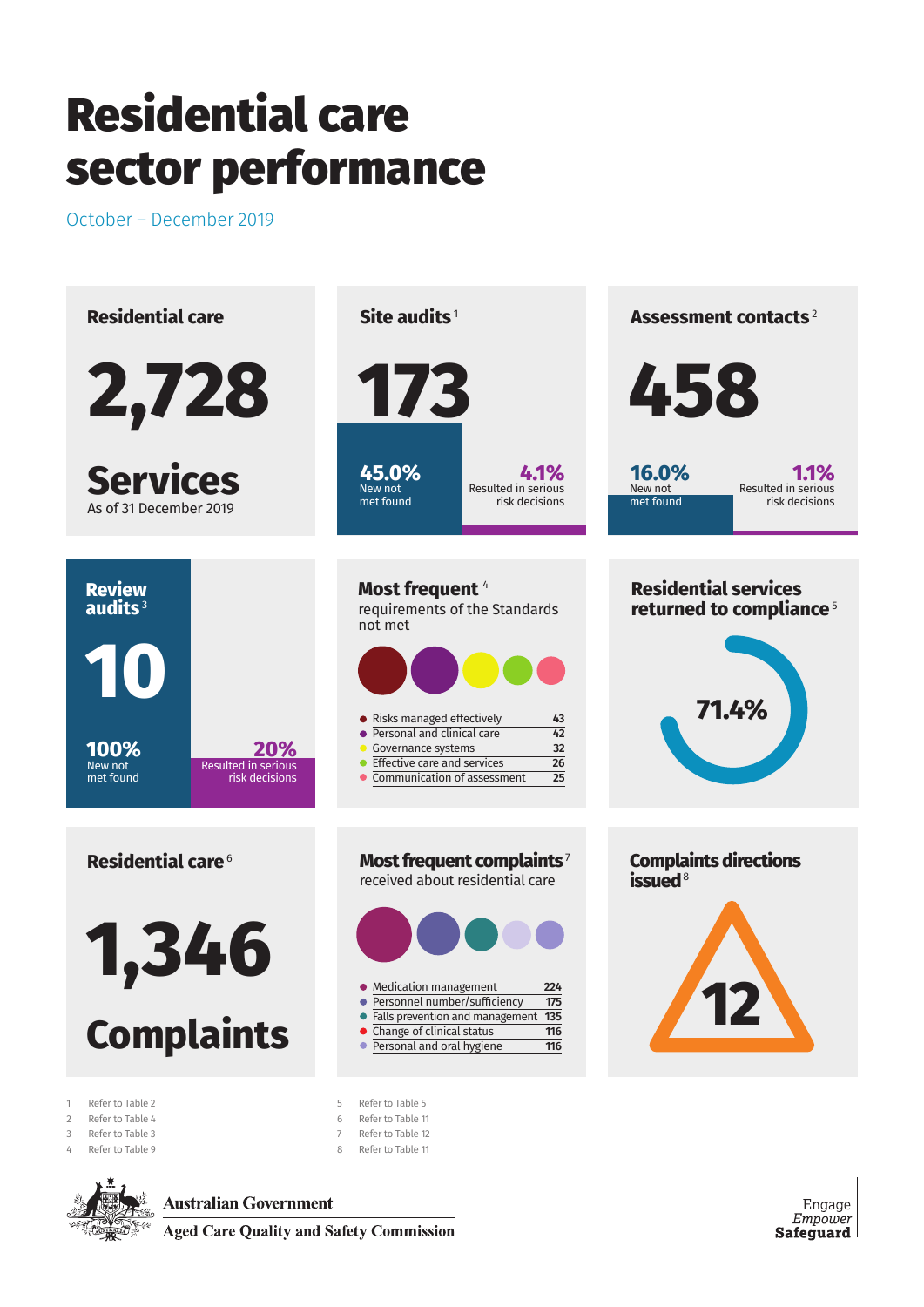October – December 2019

#### TABLE 1

| <b>Residential care</b>                        | <b>NSW</b> | <b>OLD</b> | <b>VIC</b>   | <b>TAS</b>                                                                  | <b>ACT</b>     | <b>SA</b>      | <b>NT</b>                | <b>WA</b> | <b>TOTAL</b> |
|------------------------------------------------|------------|------------|--------------|-----------------------------------------------------------------------------|----------------|----------------|--------------------------|-----------|--------------|
| Number of services<br>as at 31 December 2019   | 885        | 471        | 768          | 72                                                                          | 25             | 249            | 12                       | 246       | 2,728        |
| Site audits                                    | 51         | 35         | 41           | $\overline{2}$                                                              | 3              | 25             | $\overline{0}$           | 16        | 173          |
| Assessment contacts                            | 129        | 82         | 127          | 18                                                                          | 3              | 47             | $\mathbf{0}$             | 52        | 458          |
| Review audits                                  | 5          |            | $\mathbf{1}$ | $\Omega$                                                                    | $\overline{0}$ | $\overline{2}$ | $\overline{0}$           |           | 10           |
| Most frequent not met<br>Standards requirement |            |            |              | Standard 3 (3) (b) High impact or high prevalence risks managed effectively |                |                |                          |           |              |
| Services returned to compliance                | 72.0%      | 80.0%      | 83.3%        | 50.0%                                                                       | 33.3%          | 64.9%          | $\overline{\phantom{m}}$ | 69.6%     | 71.4%        |

#### TABLE 2

| <b>Site audits</b>                                                                                   | <b>NSW</b> | <b>QLD</b> | <b>VIC</b>   | <b>TAS</b>     | <b>ACT</b> | <b>SA</b>      | <b>NT</b>                      | <b>WA</b>      | <b>TOTAL</b>   |
|------------------------------------------------------------------------------------------------------|------------|------------|--------------|----------------|------------|----------------|--------------------------------|----------------|----------------|
| Number of site audits                                                                                | 51         | 35         | 41           | $\overline{2}$ | 3          | 25             | 0                              | 16             | 173            |
| Number of site audits with decisions<br>made at reporting date                                       | 47         | 35         | 41           | 2              | 3          | 25             | $\overline{0}$                 | 16             | 169            |
| Number of times requirements<br>of the Standards not met                                             | 27         | 12         | 14           | $\Omega$       | 3          | 15             | $\overline{0}$                 | 5              | 76             |
| Number of serious risk<br>decisions resulting                                                        | 5          | 1          | $\mathbf{1}$ | $\overline{0}$ | $\Omega$   | $\overline{0}$ | $\overline{0}$                 | $\overline{0}$ | $\overline{7}$ |
| % of all site audits where one or<br>more requirements of the Standards<br>were not met <sup>+</sup> | 57.4%      | 34.3%      | 34.1%        | 0.0%           | 100.0%     | 60.0%          | $\qquad \qquad \longleftarrow$ | 31.3%          | 45.0%          |
| % of all site audits that resulted<br>in a serious risk decision                                     | 10.6%      | 2.9%       | 2.4%         | $0.0\%$        | $0.0\%$    | 0.0%           | $\qquad \qquad -$              | $0.0\%$        | 4.1%           |
| % of all not met decisions that<br>resulted in a serious risk decision                               | 18.5%      | 8.3%       | 7.1%         |                | $0.0\%$    | 0.0%           |                                | 0.0%           | 9.2%           |

† % figures based on 169 site audits.



**Australian Government**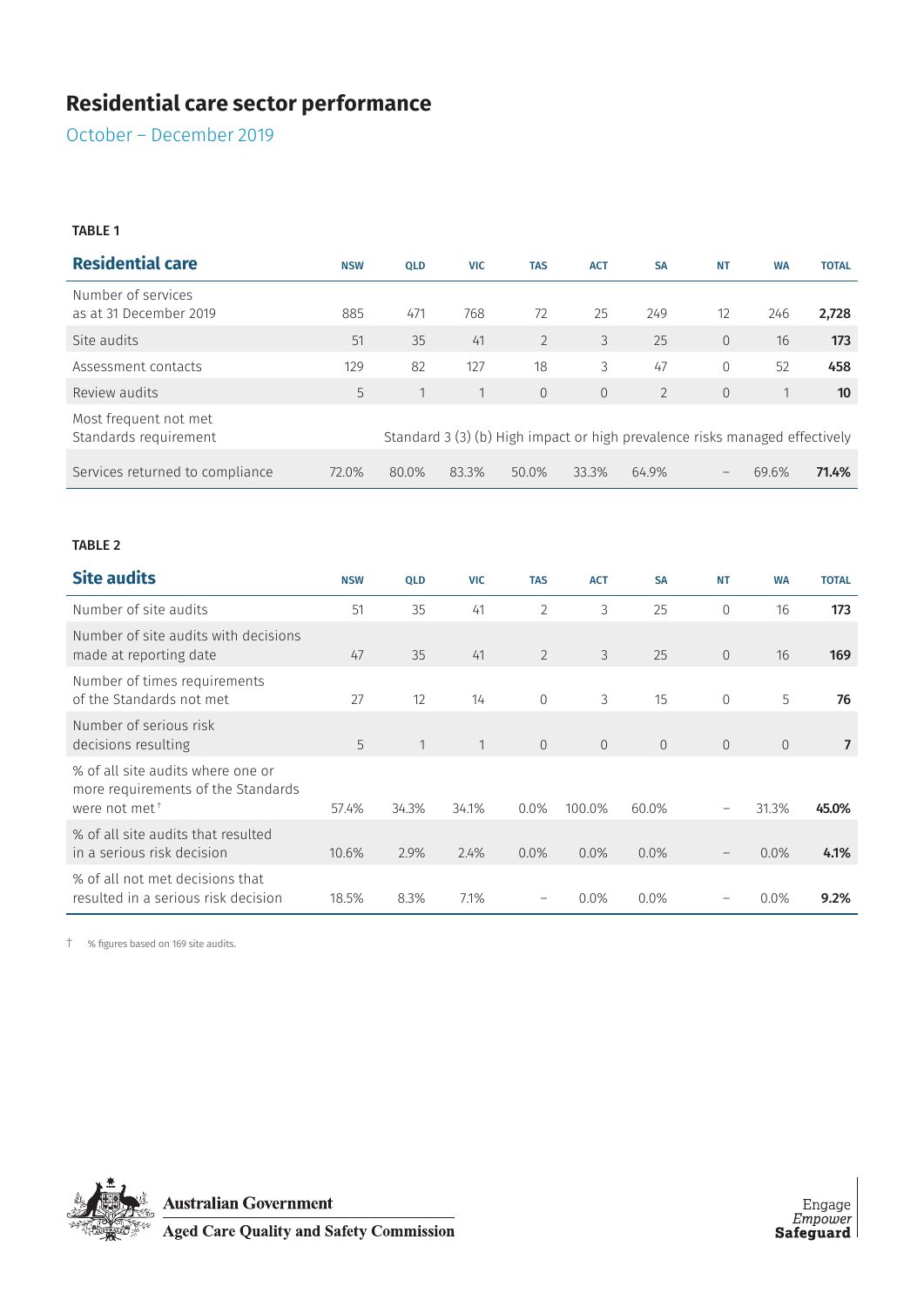October – December 2019

#### TABLE 3

| <b>Review audits</b>                                                                      | <b>NSW</b>     | <b>QLD</b> | <b>VIC</b>   | <b>TAS</b> | <b>ACT</b>               | <b>SA</b>      | <b>NT</b>                | <b>WA</b>    | <b>TOTAL</b>    |
|-------------------------------------------------------------------------------------------|----------------|------------|--------------|------------|--------------------------|----------------|--------------------------|--------------|-----------------|
| Number of review audits                                                                   | 5              |            |              | $\Omega$   | $\Omega$                 | $\overline{2}$ | $\Omega$                 |              | 10              |
| Number of times requirements<br>of the Standards not met                                  | 5              | 1          | $\mathbf{1}$ | $\Omega$   | $\overline{0}$           | $\overline{2}$ | $\overline{0}$           | $\mathbf{1}$ | 10 <sup>°</sup> |
| Number of serious risk<br>decisions resulting                                             | $\overline{2}$ | $\Omega$   | $\Omega$     | $\Omega$   | $\Omega$                 | $\Omega$       | $\Omega$                 | $\Omega$     | 2               |
| % of all review audits where one<br>or more requirements of the<br>Standards were not met | 100.0%         | 100.0%     | 100.0%       |            | $\overline{\phantom{m}}$ | 100.0%         | $\overline{\phantom{m}}$ | 100.0%       | 100.0%          |
| % of all review audits that resulted<br>in a serious risk decision                        | 40.0%          | $0.0\%$    | $0.0\%$      |            |                          | $0.0\%$        | -                        | $0.0\%$      | 20.0%           |
| % of all not met decisions that<br>resulted in a serious risk decision                    | 40.0%          | 0.0%       | $0.0\%$      |            |                          | 0.0%           | $\qquad \qquad -$        | 0.0%         | 20.0%           |

#### TABLE 4

| <b>Assessment contacts</b>                                                                        | <b>NSW</b>     | <b>QLD</b> | <b>VIC</b>   | <b>TAS</b> | <b>ACT</b> | <b>SA</b> | <b>NT</b>         | <b>WA</b>      | <b>TOTAL</b> |
|---------------------------------------------------------------------------------------------------|----------------|------------|--------------|------------|------------|-----------|-------------------|----------------|--------------|
| Number of assessment contacts                                                                     | 129            | 82         | 127          | 18         | 3          | 47        | $\overline{0}$    | 52             | 458          |
| Number of assessment contacts with<br>decisions made at reporting date                            | 122            | 82         | 127          | 18         | 3          | 47        | $\overline{0}$    | 50             | 449          |
| Number of times requirements<br>of the Standards not met                                          | 27             | 7          | 11           | 4          | $\Omega$   | 8         | $\overline{0}$    | 15             | 72           |
| Number of serious risk<br>decisions resulting                                                     | $\overline{2}$ | $\Omega$   | $\mathbf{1}$ | $\Omega$   | $\Omega$   | $\Omega$  | $\Omega$          | $\overline{2}$ | 5            |
| % of all assessment contacts where<br>one or more requirements of the<br>Standards were not met t | 22.1%          | 8.5%       | 8.7%         | 22.2%      | $0.0\%$    | 17.0%     |                   | 30.0%          | 16.0%        |
| % of all assessment contacts that<br>resulted in a serious risk decision                          | 1.6%           | 0.0%       | 0.8%         | 0.0%       | $0.0\%$    | $0.0\%$   | $\qquad \qquad -$ | 4.0%           | 1.1%         |
| % of all not met decisions that<br>resulted in a serious risk decision                            | 7.4%           | 0.0%       | 9.1%         | $0.0\%$    |            | $0.0\%$   |                   | 13.3%          | 6.9%         |

† % figures based on 449 assessment contacts.



**Australian Government**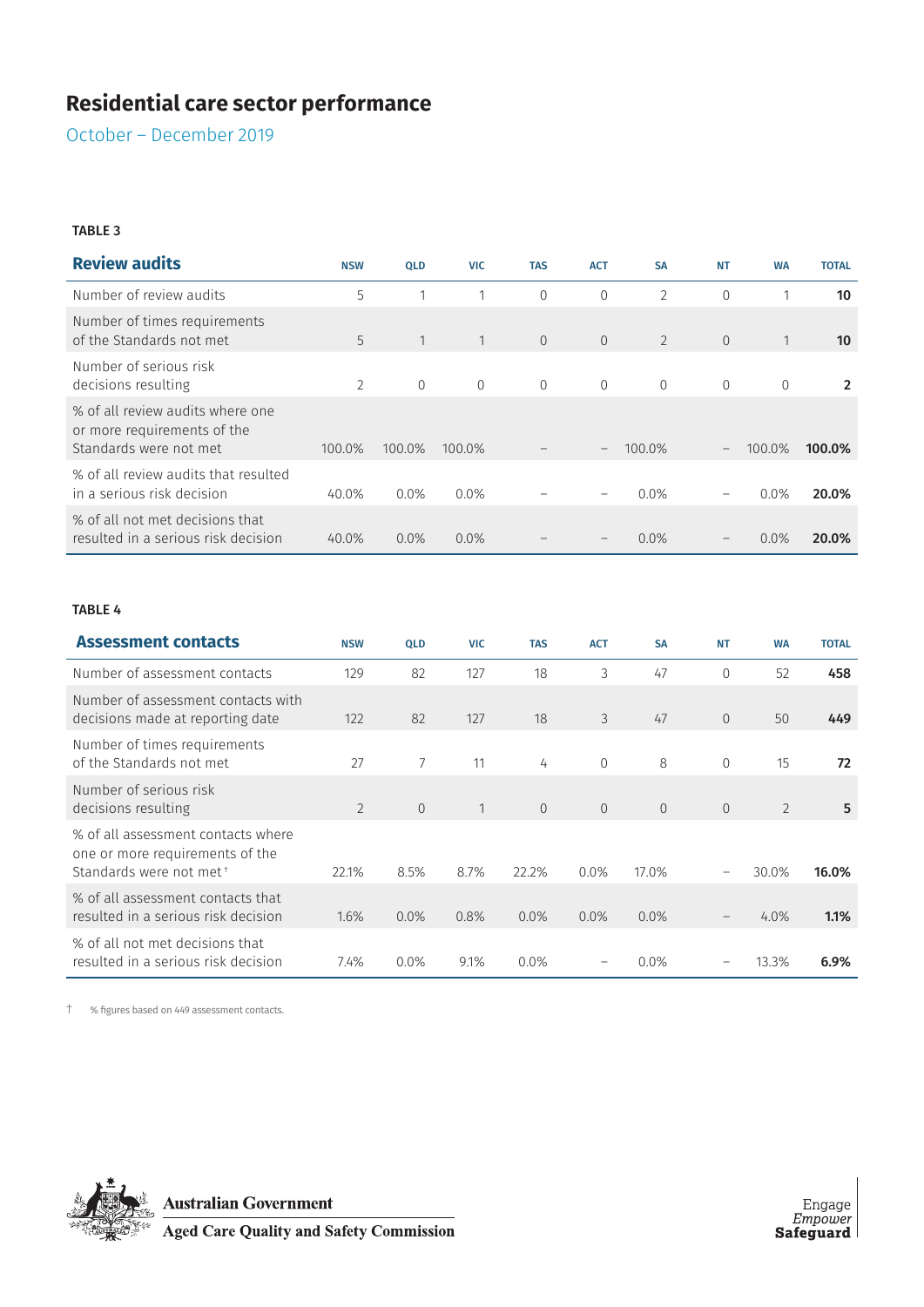October – December 2019

#### TABLE 5

| <b>Timetable for improvement</b>                                       | <b>NSW</b> | <b>OLD</b> | <b>VIC</b> | <b>TAS</b> | <b>ACT</b> |       | NΤ                | <b>WA</b> | <b>TOTAL</b> |
|------------------------------------------------------------------------|------------|------------|------------|------------|------------|-------|-------------------|-----------|--------------|
| Residential services returned<br>to compliance after completion of TFI | 72.0%      | 80.0%      | 83.3%      | 50.0%      | 33.3%      | 64 ዓ% | $\qquad \qquad -$ | 69.6%     | 71.4%        |

#### TABLE 6

| <b>Accreditation decisions</b>    | <b>NSW</b>     | <b>QLD</b>     | <b>VIC</b>     | <b>TAS</b>     | <b>ACT</b>     | <b>SA</b>      | <b>NT</b>      | <b>WA</b>      | <b>TOTAL</b>   |
|-----------------------------------|----------------|----------------|----------------|----------------|----------------|----------------|----------------|----------------|----------------|
| <b>Re-accreditation decisions</b> |                |                |                |                |                |                |                |                |                |
| Not to accredit                   | $\mathbf{0}$   | $\mathbf{0}$   | $\mathbf 0$    | $\overline{0}$ | $\overline{0}$ | $\Omega$       | $\mathbf{0}$   | $\mathbf 0$    | $\mathbf 0$    |
| Accredit                          | 47             | 35             | 41             | $\overline{2}$ | 3              | 25             | $\overline{0}$ | 16             | 169            |
| Less than 1 year                  | $\overline{2}$ | $\mathbf 0$    | 0              | $\mathbf{0}$   | $\mathbf{0}$   | $\mathbf{0}$   | $\mathbf{0}$   | 0              | $\overline{2}$ |
| 1 year                            | 12             | 3              | $\mathbf{1}$   | $\overline{0}$ | $\mathbf{1}$   | $\overline{2}$ | $\overline{0}$ | $\overline{0}$ | 19             |
| Between 1 and 2 years             | $\overline{2}$ | $\mathbf 0$    | $\overline{0}$ | $\mathbf 0$    | $\mathbf 0$    | $\overline{0}$ | $\mathbf{0}$   | 0              | $\overline{2}$ |
| 2 years                           | 6              | $\overline{4}$ | 9              | $\mathbf{1}$   | $\overline{2}$ | $\mathcal{S}$  | $\overline{0}$ | $\overline{2}$ | 27             |
| Between 2 and 3 years             | 3              | $\overline{0}$ | $\overline{0}$ | $\Omega$       | $\Omega$       | $\Omega$       | $\Omega$       | 0              | 3              |
| 3 years                           | 22             | 28             | 31             | $\mathbf{1}$   | $\overline{0}$ | 20             | $\mathbf{0}$   | 14             | 116            |
|                                   |                |                |                |                |                |                |                |                |                |
| <b>Review audits</b>              |                |                |                |                |                |                |                |                |                |
| Not revoke or vary                | $\overline{2}$ | $\overline{0}$ | $\mathbf{1}$   | $\overline{0}$ | $\overline{0}$ | 1              | $\overline{0}$ | $\overline{1}$ | 5              |
| Revoke                            | $\overline{0}$ | $\overline{0}$ | $\overline{0}$ | $\overline{0}$ | $\overline{0}$ | $\overline{0}$ | $\Omega$       | $\overline{0}$ | $\bf{0}$       |
| Vary                              | 3              | 1              | $\mathbf 0$    | $\overline{0}$ | $\overline{0}$ | 1              | $\overline{0}$ | 0              | 5              |

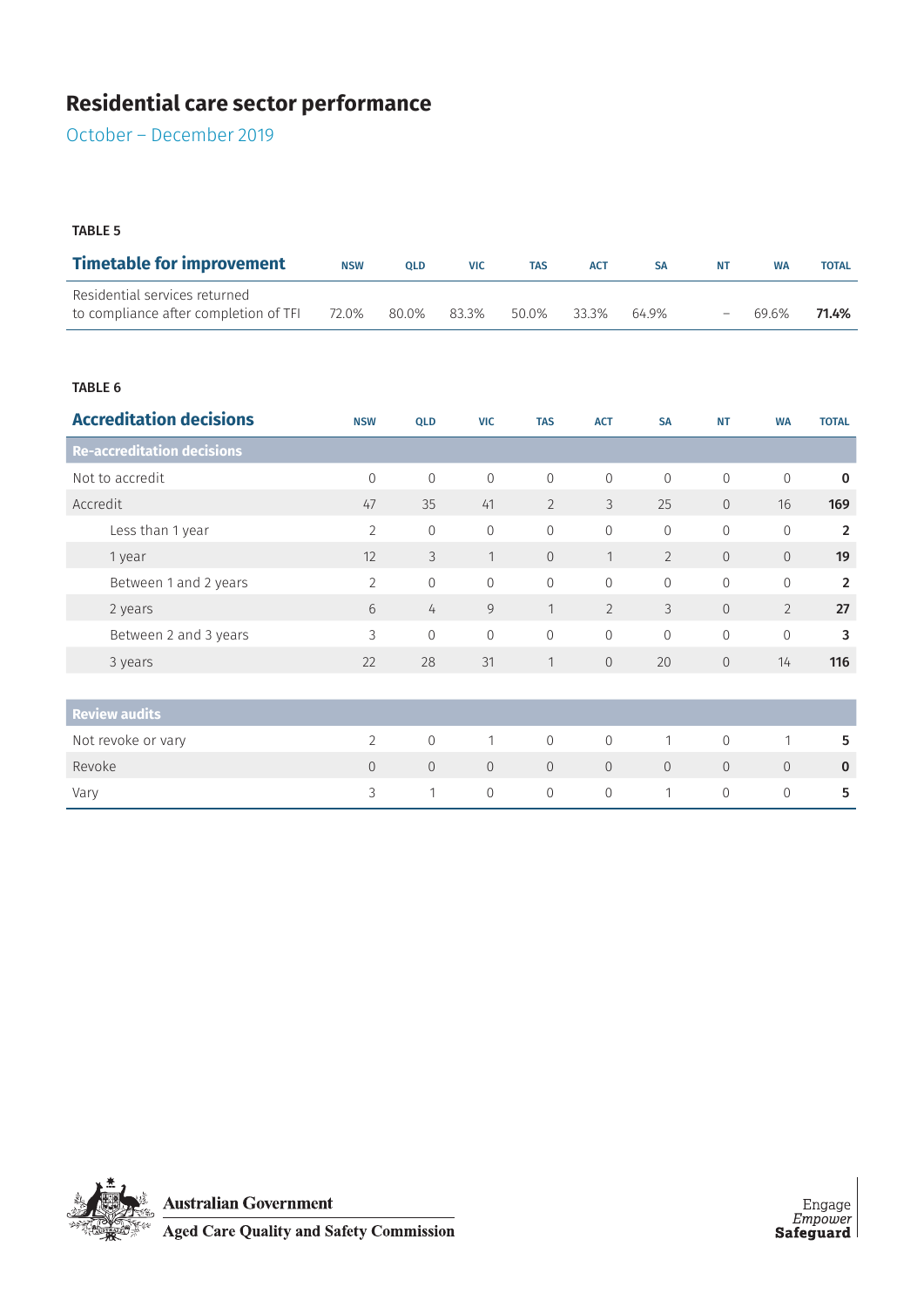October – December 2019

#### TABLE 7

## **Decisions of non-compliance**

| with the Standards*                                   | <b>NSW</b>     | <b>QLD</b>     | <b>VIC</b>     | <b>TAS</b>     | <b>ACT</b>     | <b>SA</b>      | <b>NT</b>      | <b>WA</b>      | <b>TOTAL</b>      |
|-------------------------------------------------------|----------------|----------------|----------------|----------------|----------------|----------------|----------------|----------------|-------------------|
| <b>Site audits and review audits</b>                  |                |                |                |                |                |                |                |                |                   |
| 1 requirement of the Standards not met                | 0              | $\overline{7}$ | 6              | $\mathbf{0}$   | $\mathbf{0}$   | 4              | $\mathbf{0}$   | 1              | 18                |
| 2 requirements of the Standards not met               | $\overline{2}$ |                | $\overline{2}$ | $\overline{0}$ | $\overline{2}$ | $\overline{2}$ | $\overline{0}$ | $\mathbf{1}$   | 10                |
| 3 requirements of the Standards not met               | $\overline{2}$ | 1              | $\overline{2}$ | $\Omega$       | $\mathbf{0}$   | $\overline{2}$ | $\overline{0}$ | $\mathbf 0$    | 7                 |
| 4 requirements of the Standards not met               | 4              |                | 3              | $\overline{0}$ | $\overline{0}$ | $\overline{2}$ | $\overline{0}$ | $\overline{0}$ | 10                |
| $5 - 10$ requirements of the Standards<br>not met     | 12             |                | 2              | $\Omega$       | $\overline{0}$ | 5              | $\overline{0}$ | $\overline{2}$ | $22 \overline{ }$ |
| $11 - 15$ requirements of the Standards<br>not met    | 1              | $\overline{0}$ | $\overline{0}$ | $\Omega$       | $\Omega$       | $\Omega$       | $\overline{0}$ | $\overline{0}$ |                   |
| $16 - 20$ requirements of the Standards<br>not met    | 3              |                | $\mathbf{0}$   | $\Omega$       | $\Omega$       | $\Omega$       | $\overline{0}$ | 1              | 5                 |
| More than 20 requirements of the<br>Standards not met | 7              | $\overline{0}$ | $\overline{0}$ | $\Omega$       | $\Omega$       | 1              | $\overline{0}$ | 1              | 9                 |

#### TABLE 8

## **Decisions of non-compliance**

| with the Standards*                                   | <b>NSW</b>     | <b>QLD</b>     | <b>VIC</b>     | <b>TAS</b>     | <b>ACT</b>     | <b>SA</b>      | <b>NT</b>      | <b>WA</b>      | <b>TOTAL</b>   |
|-------------------------------------------------------|----------------|----------------|----------------|----------------|----------------|----------------|----------------|----------------|----------------|
| <b>Assessment contacts</b>                            |                |                |                |                |                |                |                |                |                |
| 1 requirement of the Standards not met                | 13             | $\overline{2}$ | 7              |                | $\overline{0}$ | 2              | $\mathbf{0}$   | 7              | 32             |
| 2 requirements of the Standards not met               | $\overline{2}$ | 1              | $\mathbf{1}$   | $\overline{2}$ | $\Omega$       | 4              | $\Omega$       | 4              | 14             |
| 3 requirements of the Standards not met               | $\mathcal{L}$  | 4              | $\overline{2}$ | $\Omega$       | $\Omega$       | 1              | $\overline{0}$ | 1              | 10             |
| 4 requirements of the Standards not met               | $\overline{2}$ | $\overline{0}$ | $\overline{0}$ | $\overline{0}$ | $\overline{0}$ | $\overline{0}$ | $\overline{0}$ | $\overline{0}$ | $\overline{2}$ |
| $5 - 10$ requirements of the Standards<br>not met     | 6              | $\mathbf{0}$   | 1              | $\Omega$       | $\Omega$       | $\Omega$       | $\mathbf{0}$   | $\mathbf{1}$   | 8              |
| $11 - 15$ requirements of the Standards<br>not met    | $\Omega$       | $\overline{0}$ | $\overline{0}$ | $\overline{0}$ | $\overline{0}$ | $\overline{0}$ | $\overline{0}$ | $\overline{0}$ | $\bf{0}$       |
| $16 - 20$ requirements of the Standards<br>not met    | $\Omega$       | $\mathbf{0}$   | $\overline{0}$ | $\Omega$       | $\Omega$       | $\mathbf{0}$   | $\overline{0}$ |                |                |
| More than 20 requirements of the<br>Standards not met | $\Omega$       | $\overline{0}$ | $\overline{0}$ | $\Omega$       | $\overline{0}$ | $\Omega$       | $\overline{0}$ | $\Omega$       | $\bf{0}$       |

Note that 'new non-compliance' here indicates when a service moves from compliant to non-compliant. This is slightly different than the 'number of times new Standard "<br>requirements not met'. As such the total here will not



**Australian Government**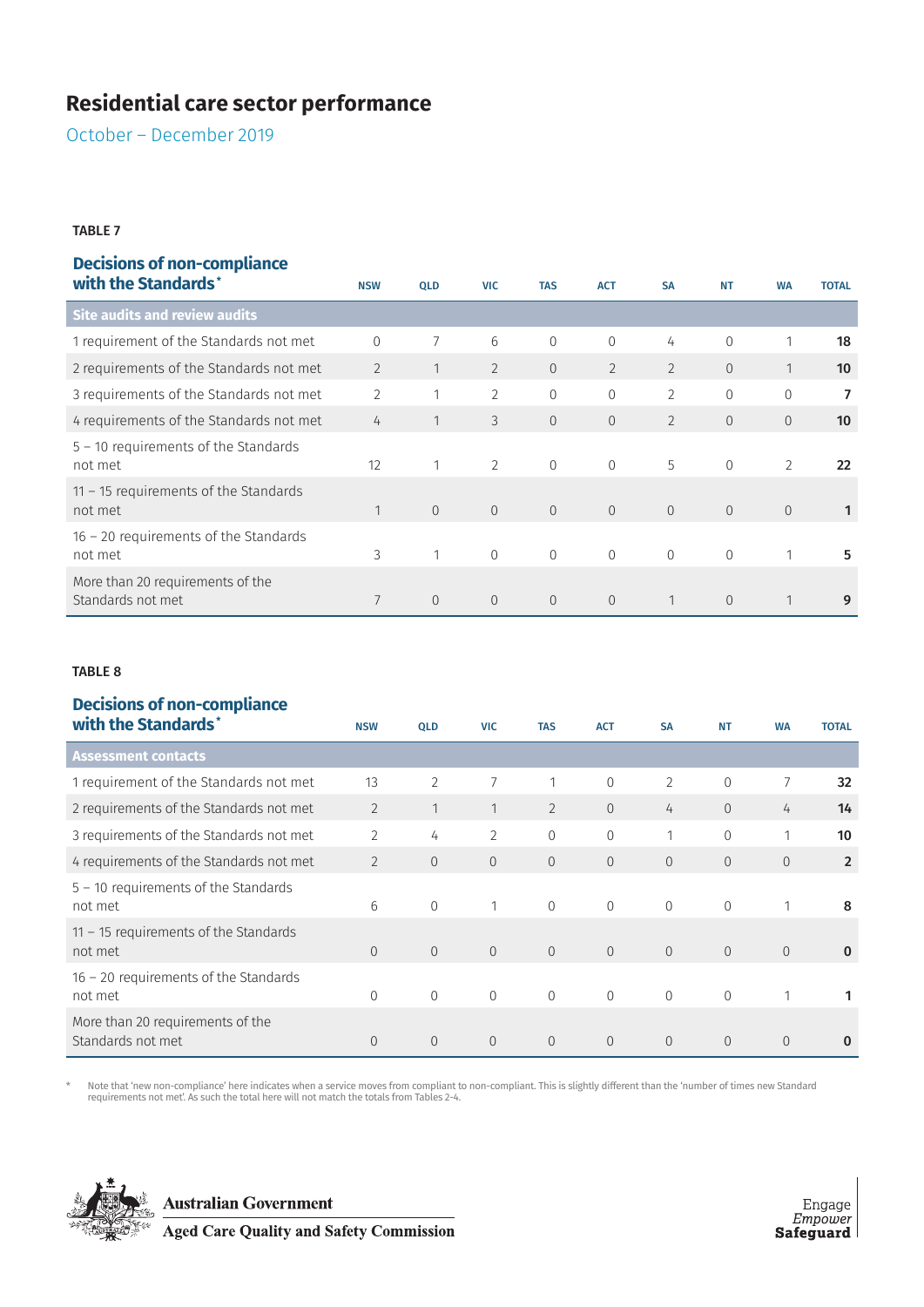October – December 2019

#### TABLE 9

# **Most frequent requirements**

| of the Standards not met                                              | <b>NSW</b> | QLD            | <b>VIC</b>     | <b>TAS</b>     | <b>ACT</b>     | <b>SA</b>      | <b>NT</b>      | <b>WA</b>      | <b>TOTAL</b> |
|-----------------------------------------------------------------------|------------|----------------|----------------|----------------|----------------|----------------|----------------|----------------|--------------|
| <b>Site audits and review audits</b>                                  |            |                |                |                |                |                |                |                |              |
| 3 (3) (b) High impact or high prevalence<br>risks managed effectively | 25         | 3              | 4              | $\mathbf{0}$   | $\overline{2}$ | 6              | $\Omega$       | 3              | 43           |
| 3 (3) (a) Safe and effective personal<br>and clinical care            | 23         | 3              | 6              | $\overline{0}$ | $\overline{0}$ | 5              | $\overline{0}$ | 5              | 42           |
| 8 (3) (c) Effective organisation-wide<br>governance systems           | 19         | 3              | $\overline{0}$ | $\mathbf 0$    | $\mathbf{0}$   | 6              | $\mathbf{0}$   | 4              | 32           |
| 2(3)(a) Safe and effective care<br>and services                       | 15         | 3              | $\overline{2}$ | $\overline{0}$ | $\overline{0}$ | 3              | $\overline{0}$ | 3              | 26           |
| 2(3)(d) Communication of assessment<br>and planning outcomes          | 15         | 1              | 5              | $\mathbf{0}$   | $\mathbf{0}$   | $\overline{2}$ | $\mathbf{0}$   | $\overline{2}$ | 25           |
| 8 (3) (e) Clinical governance framework                               | 14         | 1              | 1              | 0              | 1              | 4              | $\mathbf{0}$   | 3              | 24           |
| 5 (3) (b) Safe, clean and well-maintained<br>service environment      | 13         | 4              | 3              | $\Omega$       | $\mathbf{0}$   | $\overline{2}$ | $\mathbf{0}$   | 1              | 23           |
| 7(3) (a) Number and mix of workforce                                  | 13         | 1              | $\mathbf{1}$   | $\overline{0}$ | 1              | 5              | $\overline{0}$ | $\overline{2}$ | 23           |
| 8 (3) (d) Risk management systems<br>and practices                    | 13         | 1              | $\overline{2}$ | $\mathbf{0}$   | $\mathbf{0}$   | 4              | $\overline{0}$ | 3              | 23           |
| 2(3) (c) Planning in partnership<br>with the consumer                 | 13         | 1              | 3              | $\mathbf 0$    | $\mathbf{0}$   | $\overline{2}$ | $\mathbb O$    | $\overline{2}$ | 21           |
| 3 (3) (d) Recognition and response<br>to deterioration                | 14         | $\overline{2}$ | 1              | $\mathbf 0$    | $\mathbf{0}$   | 3              | $\Omega$       | 1              | 21           |

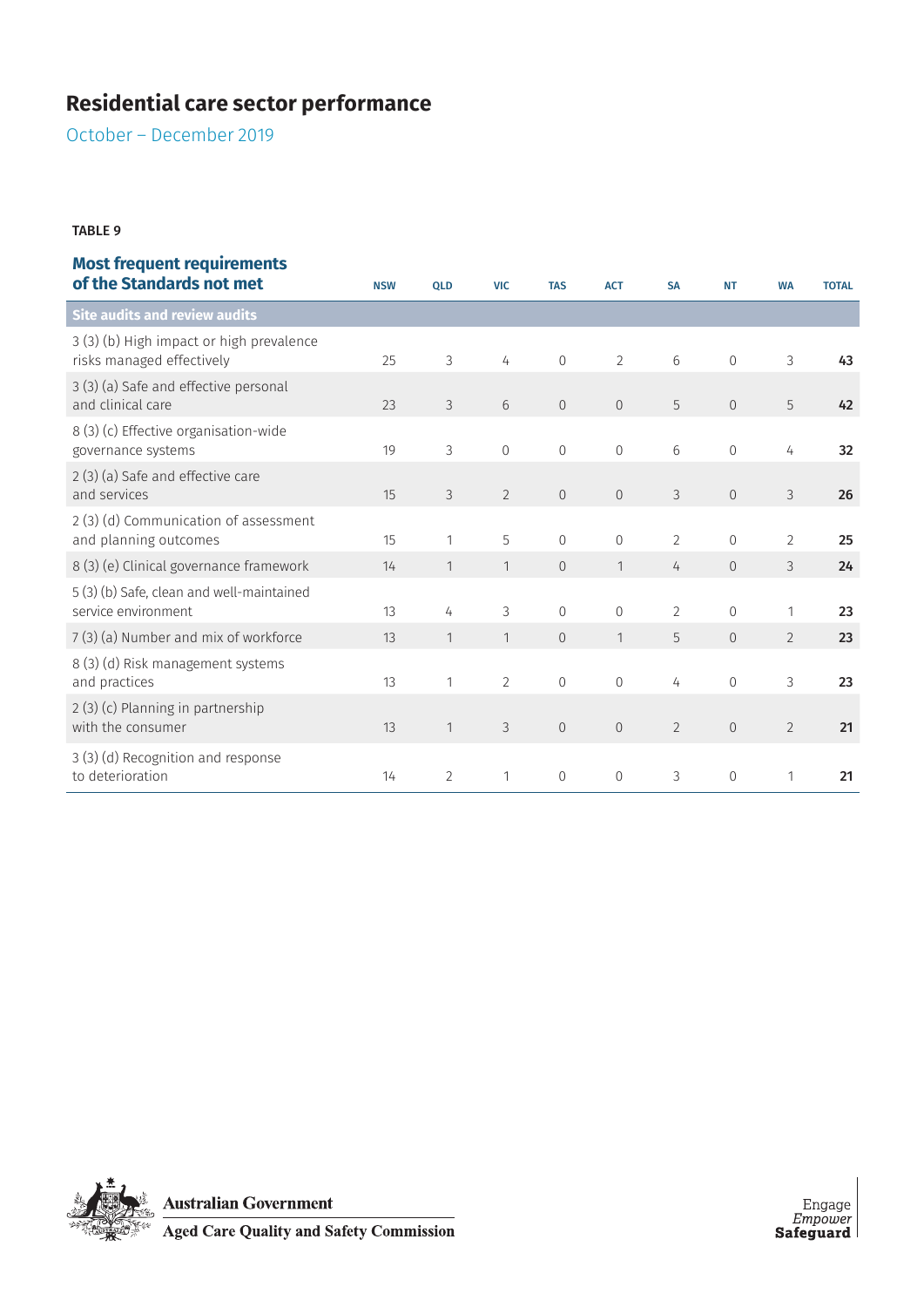October – December 2019

#### TABLE 10

| of the Standards not met                                              | <b>NSW</b>     | <b>QLD</b>     | <b>VIC</b>     | <b>TAS</b>     | <b>ACT</b>     | <b>SA</b>      | <b>NT</b>      | <b>WA</b>      | <b>TOTAL</b>   |
|-----------------------------------------------------------------------|----------------|----------------|----------------|----------------|----------------|----------------|----------------|----------------|----------------|
| <b>Assessment contacts</b>                                            |                |                |                |                |                |                |                |                |                |
| 3 (3) (b) High impact or high<br>prevalence risks managed effectively | 17             | 1              | 6              | $\Omega$       | 5              | $\overline{2}$ | $\Omega$       | 10             | 41             |
| 3 (3) (a) Safe and effective personal<br>and clinical care            | 11             | 4              | 6              | $\overline{0}$ | 1              | $\sqrt{0}$     | $\overline{0}$ | $\mathfrak{Z}$ | 25             |
| 8 (3) (d) Risk management systems<br>and practices                    | 4              | $\overline{0}$ | $\overline{2}$ | $\mathbf 0$    | $\overline{2}$ | 1              | $\mathbf{0}$   | $6\,$          | 15             |
| 3 (3) (d) Recognition and response<br>to deterioration                | 5              | 3              | 3              | $\overline{0}$ | $\overline{0}$ | $\overline{2}$ | $\overline{0}$ | 1              | 14             |
| 2 (3) (e) Regular reviews of care<br>and services                     | 5              | 1              | $\overline{0}$ | $\mathbf{0}$   | 1              | 1              | $\overline{0}$ | $\overline{2}$ | 10             |
| 2 (3) (a) Safe and effective care<br>and services                     | 4              | $\mathbf{1}$   | $\mathbf{1}$   | $\overline{0}$ | $\overline{2}$ | $\overline{0}$ | $\overline{0}$ | $\overline{2}$ | 10             |
| 7 (3) (a) Number and mix<br>of workforce                              | $\Omega$       | 3              | $\mathbf{1}$   | $\Omega$       | $\mathbf{1}$   | $\Omega$       | $\Omega$       | 3              | 8              |
| 8 (3) (c) Effective organisation-wide<br>governance systems           | $\overline{2}$ | $\overline{0}$ | $\overline{0}$ | $\overline{0}$ | $\mathbf{1}$   | $\overline{0}$ | $\overline{0}$ | 4              | $\overline{7}$ |
| 2(3)(b) Current needs,<br>goals and preferences                       | $\overline{2}$ | 1              | $\overline{0}$ | $\mathbf{0}$   | $\overline{0}$ | $\overline{0}$ | $\Omega$       | $\overline{2}$ | 5              |
| 2 (3) (c) Planning in partnership<br>with the consumer                | 3              | $\mathbf{1}$   | $\overline{0}$ | $\mathbf{0}$   | $\overline{0}$ | $\overline{0}$ | $\overline{0}$ | 1              | 5              |

#### TABLE 11

## **Complaints about residential care**

| Number of complaints received     | 1.346 |
|-----------------------------------|-------|
| Notices issued from complaints    |       |
| Directions issued from complaints | 12.   |

#### TABLE 12

## **Most frequent complaint issues received about residential care**

| Medication management                   | 224 |
|-----------------------------------------|-----|
| Personnel number/sufficiency            | 175 |
| Falls prevention and management         | 135 |
| Change of clinical status/deterioration | 116 |
| Personal and oral hygiene               | 116 |

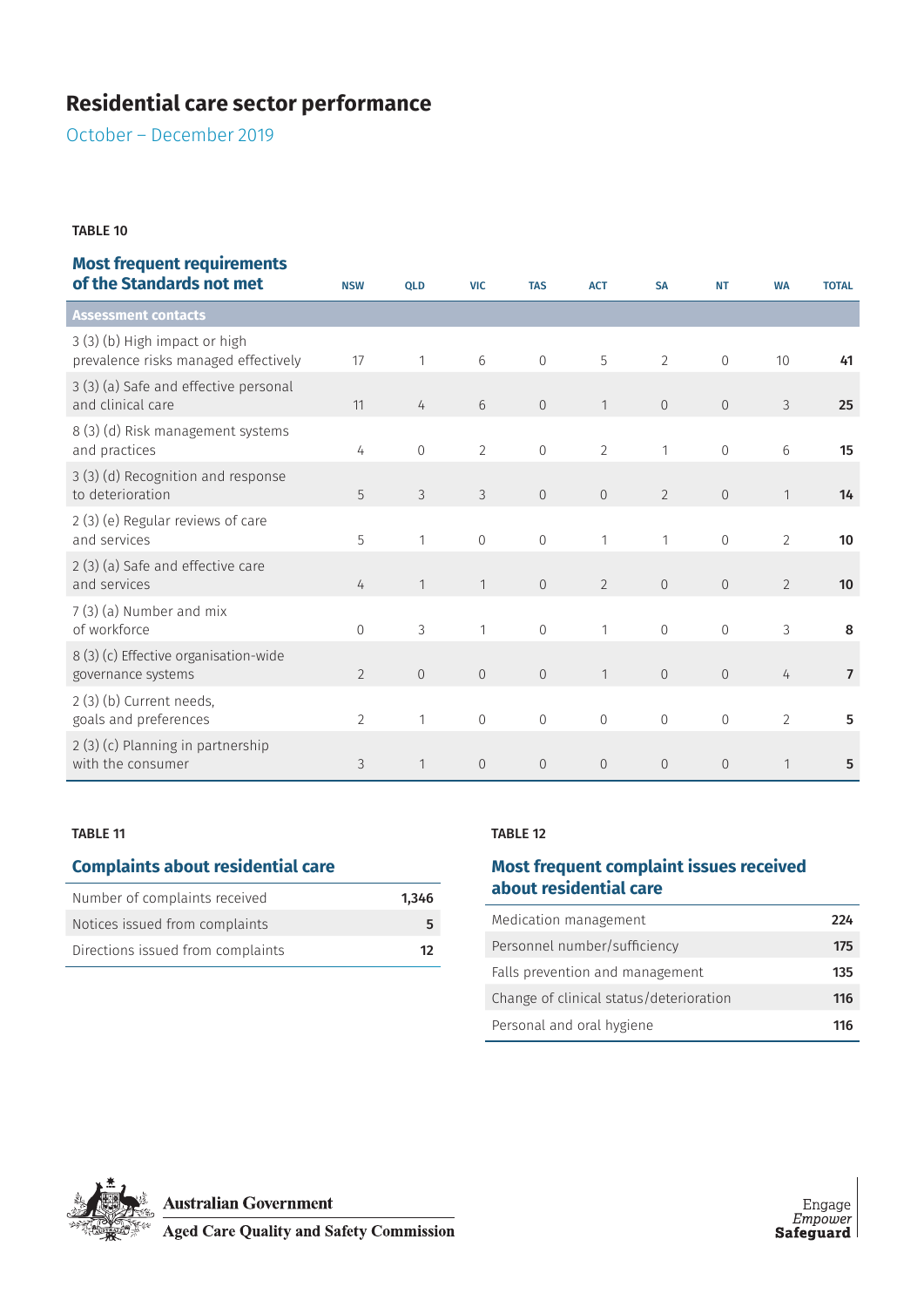October – December 2019



**Australian Government** 

**Aged Care Quality and Safety Commission** 

Engage Empower **Safeguard**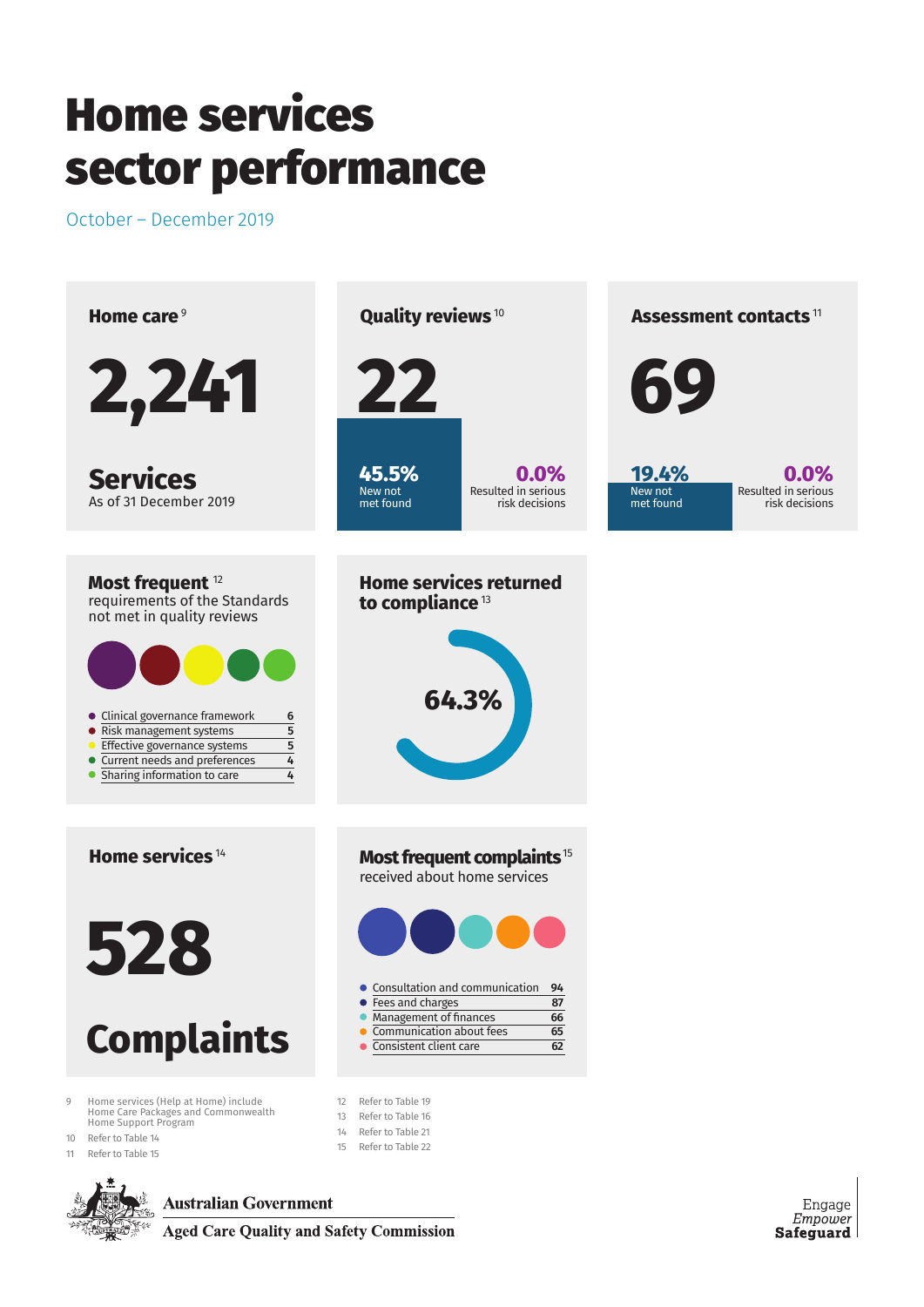October – December 2019

#### TABLE 13

| <b>Home services</b>                              | <b>NSW</b> | <b>QLD</b> | <b>VIC</b> | <b>TAS</b>     | <b>ACT</b>               | <b>SA</b>      | <b>NT</b>      | <b>WA</b> | <b>TOTAL</b> |
|---------------------------------------------------|------------|------------|------------|----------------|--------------------------|----------------|----------------|-----------|--------------|
| Number of home services<br>as at 31 December 2019 | 741        | 536        | 470        | 70             | 30                       | 191            | 79             | 124       | 2,241        |
| Quality reviews                                   |            | 5          | 9          | $\overline{0}$ | $\overline{0}$           | $\overline{2}$ | $\overline{2}$ | 3         | 22           |
| % with new Standard requirements<br>not met       | 100.0%     | 60.0%      | 44.4%      |                | $\overline{\phantom{m}}$ | 100.0%         | $0.0\%$        | 0.0%      | 45.5%        |
| % resulted in serious risk decision               | 0.0%       | $0.0\%$    | $0.0\%$    |                | $\!-$                    | $0.0\%$        | $0.0\%$        | $0.0\%$   | 0.0%         |
| Assessment contacts                               | 10         | 22         | 16         | $\overline{2}$ |                          |                |                | 4         | 69           |
| % with new requirements not met                   | 10.0%      | 4.8%       | 37.5%      | 50.0%          | $0.0\%$                  | 28.6%          | 14.3%          | 33.3%     | 19.4%        |
| % resulted in serious risk decision               | $0.0\%$    | $0.0\%$    | 0.0%       | 0.0%           | $0.0\%$                  | $0.0\%$        | $0.0\%$        | $0.0\%$   | $0.0\%$      |

#### TABLE 14

| <b>Quality reviews</b>                                                                      | <b>NSW</b> | <b>QLD</b> | <b>VIC</b> | <b>TAS</b>     | <b>ACT</b> | <b>SA</b>      | <b>NT</b>      | <b>WA</b>      | <b>TOTAL</b> |
|---------------------------------------------------------------------------------------------|------------|------------|------------|----------------|------------|----------------|----------------|----------------|--------------|
| Number of quality reviews                                                                   |            | 5          | 9          | $\Omega$       | $\Omega$   | $\overline{2}$ | $\overline{2}$ | 3              | 22           |
| Number of times requirements<br>of the Standards not met                                    |            | 3          | 4          | $\Omega$       | $\Omega$   | $\overline{2}$ | $\Omega$       | $\Omega$       | 10           |
| Number of serious risk<br>decisions resulting                                               | $\Omega$   | $\Omega$   | $\Omega$   | $\overline{0}$ | $\Omega$   | $\overline{0}$ | $\overline{0}$ | $\overline{0}$ | $\bf{0}$     |
| % of all quality reviews where<br>one or more requirements of the<br>Standards were not met | 100.0%     | 60.0%      | 44.4%      |                | $\!-$      | 100.0%         | 0.0%           | 0.0%           | 45.5%        |
| % of all quality reviews that resulted<br>in a serious risk decision                        | $0.0\%$    | 0.0%       | $0.0\%$    |                |            | $0.0\%$        | 0.0%           | $0.0\%$        | $0.0\%$      |
| % of all not met decisions that<br>resulted in a serious risk decision                      | 0.0%       | 0.0%       | $0.0\%$    |                |            | 0.0%           |                |                | 0.0%         |



**Australian Government<br>Aged Care Quality and Safety Commission**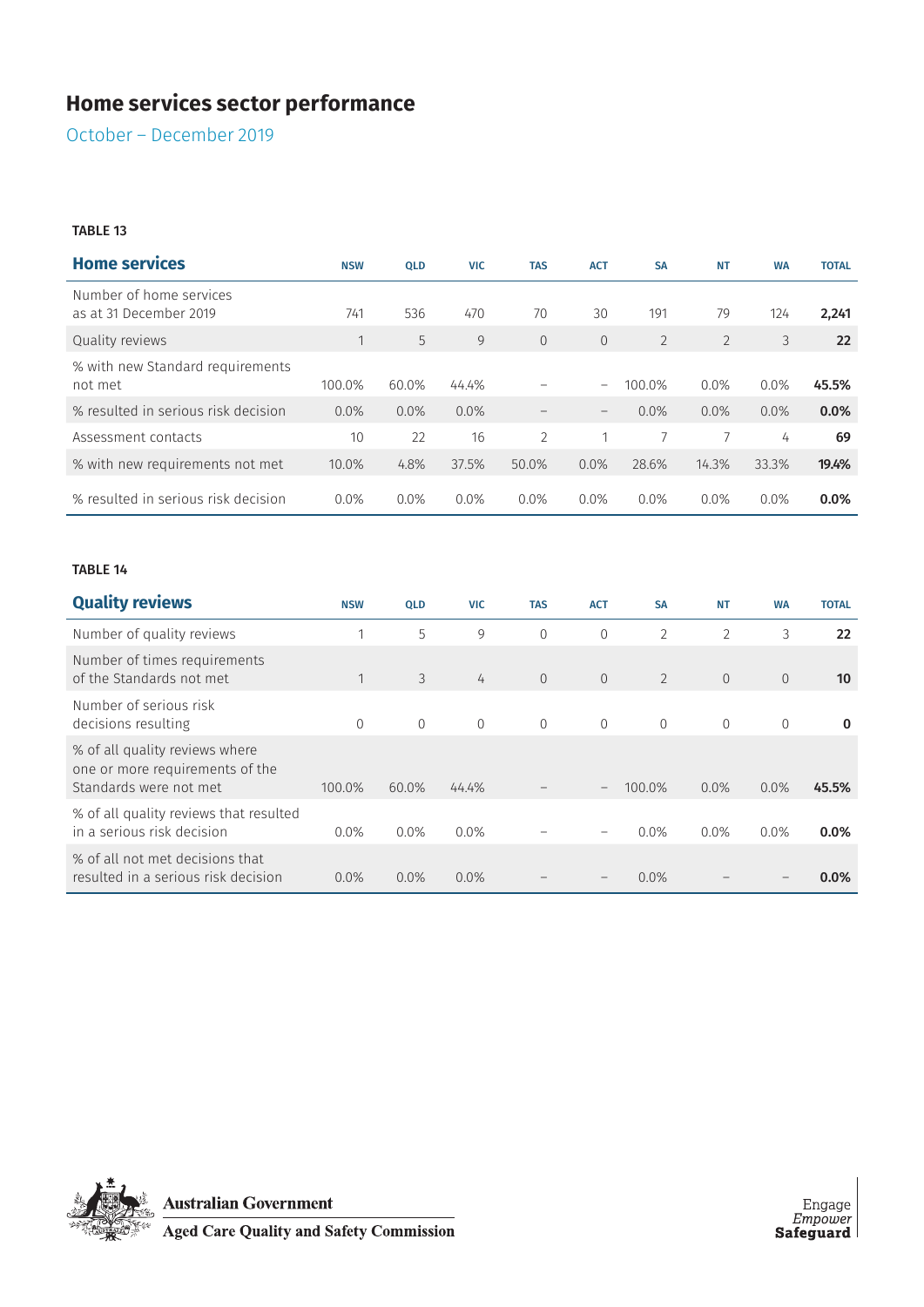October – December 2019

#### TABLE 15

| <b>Assessment contacts</b>                                                                      | <b>NSW</b>     | <b>QLD</b>     | <b>VIC</b>     | <b>TAS</b>     | <b>ACT</b>     | <b>SA</b>      | <b>NT</b>      | <b>WA</b>      | <b>TOTAL</b> |
|-------------------------------------------------------------------------------------------------|----------------|----------------|----------------|----------------|----------------|----------------|----------------|----------------|--------------|
| Number of assessment contacts                                                                   | 10             | 22             | 16             | $\overline{2}$ | 1              | 7              | 7              | 4              | 69           |
| Number of assessment contacts with<br>decisions made as at reporting date                       | 10             | 21             | 16             | $\overline{2}$ | $\mathbf{1}$   | $\overline{7}$ | $\overline{7}$ | 3              | 67           |
| Number of times requirements<br>of the Standards not met                                        | 1              | 1              | 6              | 1              | $\overline{0}$ | $\overline{2}$ | $\mathbf{1}$   | 1              | 13           |
| Number of serious risk<br>decisions resulting                                                   | $\overline{0}$ | $\overline{0}$ | $\overline{0}$ | $\overline{0}$ | $\overline{0}$ | $\overline{0}$ | $\overline{0}$ | $\overline{0}$ | $\bf{0}$     |
| % of all assessment contacts where<br>one or more requirements of the<br>Standards were not met | 10.0%          | 4.8%           | 37.5%          | 50.0%          | 0.0%           | 28.6%          | 14.3%          | 33.3%          | 19.4%        |
| % of all assessment contacts that<br>resulted in a serious risk decision                        | 0.0%           | 0.0%           | 0.0%           | 0.0%           | $0.0\%$        | 0.0%           | 0.0%           | 0.0%           | 0.0%         |
| % of all not met decisions that<br>resulted in a serious risk decision                          | 0.0%           | $0.0\%$        | $0.0\%$        | 0.0%           |                | 0.0%           | 0.0%           | $0.0\%$        | $0.0\%$      |
| <b>TABLE 16</b>                                                                                 |                |                |                |                |                |                |                |                |              |
| <b>Timetable for improvement</b>                                                                | <b>NSW</b>     | <b>OLD</b>     | <b>VIC</b>     | <b>TAS</b>     | <b>ACT</b>     | <b>SA</b>      | <b>NT</b>      | <b>WA</b>      | <b>TOTAL</b> |

| <u>mineculate for improvement</u>                                                   | <br>$-$ | $\cdots$ | $\cdots$                          | $\cdots$ | $\sim$  | . | .            | .     |
|-------------------------------------------------------------------------------------|---------|----------|-----------------------------------|----------|---------|---|--------------|-------|
| Home services returned<br>to compliance after completion of TFI 100.0% 50.0% 100.0% |         |          | the company's company's company's |          | $0.0\%$ |   | 50.0% 100.0% | 64.3% |
|                                                                                     |         |          |                                   |          |         |   |              |       |

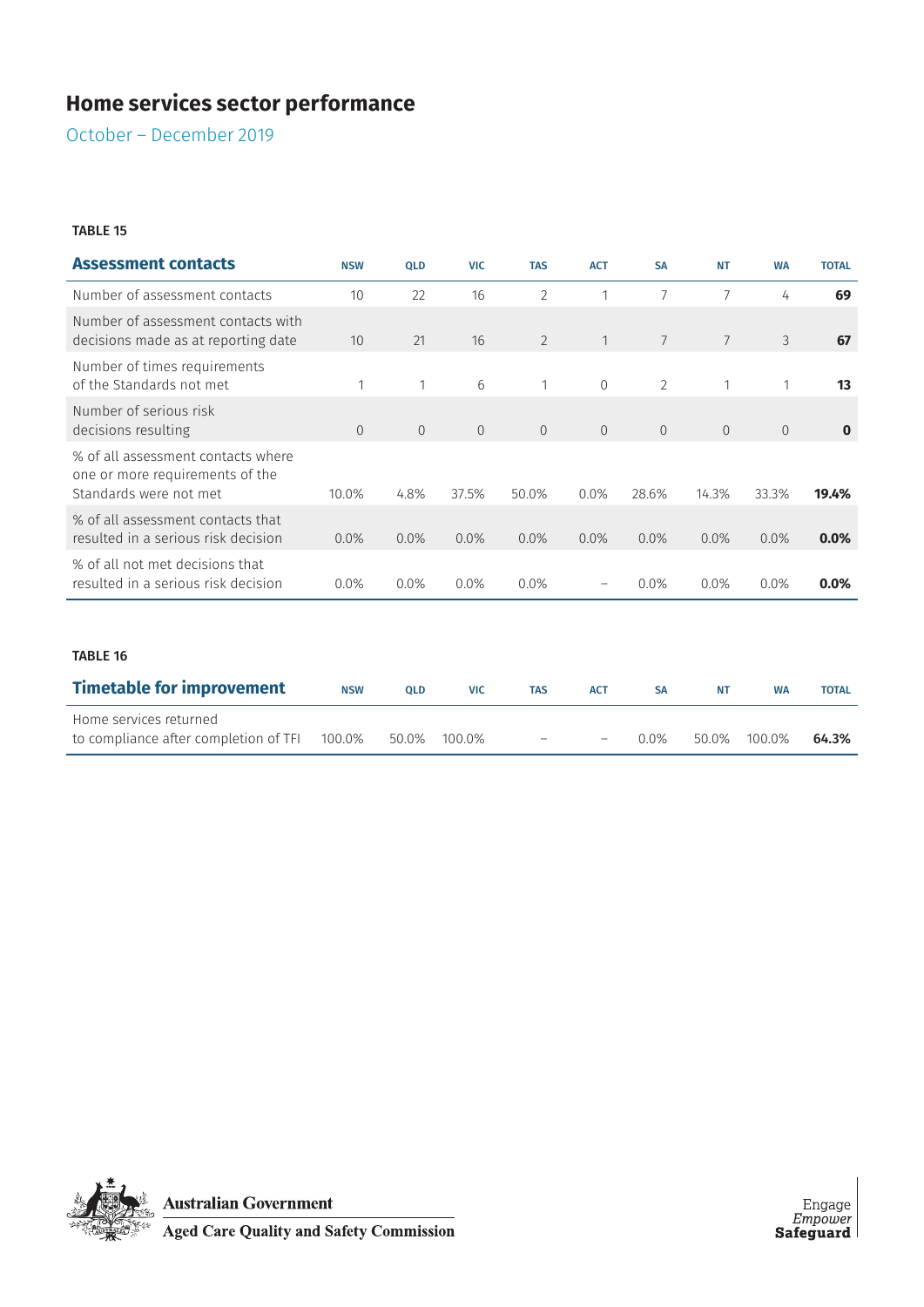October – December 2019

#### TABLE 17

## **Decisions of non-compliance**

| with the Standards*                                   | <b>NSW</b>     | <b>QLD</b>     | <b>VIC</b>     | <b>TAS</b>     | <b>ACT</b>     | <b>SA</b>      | <b>NT</b>      | <b>WA</b>      | <b>TOTAL</b> |
|-------------------------------------------------------|----------------|----------------|----------------|----------------|----------------|----------------|----------------|----------------|--------------|
| <b>Quality reviews</b>                                |                |                |                |                |                |                |                |                |              |
| 1 requirement of the Standards not met                | $\Omega$       | $\mathbf{0}$   |                | $\mathbf{0}$   | $\overline{0}$ | $\mathbf{0}$   | $\mathbf{0}$   | $\overline{0}$ |              |
| 2 requirements of the Standards not met               | $\Omega$       | $\Omega$       | $\overline{0}$ | $\Omega$       | $\overline{0}$ | 1              | $\Omega$       | $\Omega$       | 1            |
| 3 requirements of the Standards not met               | $\overline{0}$ | $\overline{0}$ | 1              | $\overline{0}$ | $\mathbf{0}$   | $\mathbf{0}$   | $\mathbf{0}$   | $\mathbf{0}$   | 1            |
| 4 requirements of the Standards not met               | $\overline{0}$ | 1              | $\overline{0}$ | $\overline{0}$ | $\overline{0}$ | $\overline{0}$ | $\overline{0}$ | $\overline{0}$ | 1            |
| $5 - 10$ requirements of the Standards<br>not met     | $\Omega$       | $\overline{2}$ |                | $\mathbf{0}$   | $\mathbf{0}$   |                | $\mathbf{0}$   | $\overline{0}$ | 4            |
| $11 - 15$ requirements of the Standards<br>not met    | $\Omega$       | $\overline{0}$ | 1              | $\Omega$       | $\Omega$       | $\Omega$       | $\overline{0}$ | $\overline{0}$ |              |
| $16 - 20$ requirements of the Standards<br>not met    | $\Omega$       | $\mathbf{0}$   | $\overline{0}$ | $\Omega$       | $\Omega$       | $\Omega$       | $\overline{0}$ | $\Omega$       | $\bf{0}$     |
| More than 20 requirements of the<br>Standards not met |                | $\overline{0}$ | $\Omega$       | $\Omega$       | $\Omega$       | $\Omega$       | $\Omega$       | $\Omega$       |              |

#### TABLE 18

## **Decisions of non-compliance**

| with the Standards*                                   | <b>NSW</b>     | <b>QLD</b>     | <b>VIC</b>     | <b>TAS</b>     | <b>ACT</b>     | <b>SA</b>      | <b>NT</b>      | <b>WA</b>      | <b>TOTAL</b>   |
|-------------------------------------------------------|----------------|----------------|----------------|----------------|----------------|----------------|----------------|----------------|----------------|
| <b>Assessment contacts</b>                            |                |                |                |                |                |                |                |                |                |
| 1 requirement of the Standards not met                | 0              | 1              | 3              | $\Omega$       | $\Omega$       | $\Omega$       | 1              | $\mathbf{0}$   | 5              |
| 2 requirements of the Standards not met               | 1              | $\Omega$       | $\mathbf{1}$   |                | $\Omega$       | 1              | $\Omega$       | $\Omega$       | 4              |
| 3 requirements of the Standards not met               | $\Omega$       | $\Omega$       | $\mathbf 0$    | $\Omega$       | $\overline{0}$ | 1              | $\mathbf{0}$   | 1              | $\overline{2}$ |
| 4 requirements of the Standards not met               | $\overline{0}$ | 0              | 1              | $\overline{0}$ | $\overline{0}$ | $\overline{0}$ | $\overline{0}$ | $\overline{0}$ | 1              |
| $5 - 10$ requirements of the Standards<br>not met     | $\Omega$       | $\overline{0}$ | 1              | $\Omega$       | $\Omega$       | $\Omega$       | $\overline{0}$ | $\mathbf{0}$   |                |
| $11 - 15$ requirements of the Standards<br>not met    | $\overline{0}$ | $\overline{0}$ | $\overline{0}$ | $\overline{0}$ | $\overline{0}$ | $\overline{0}$ | $\overline{0}$ | $\overline{0}$ | $\bf{0}$       |
| $16 - 20$ requirements of the Standards<br>not met    | $\Omega$       | $\overline{0}$ | $\overline{0}$ | $\Omega$       | $\Omega$       | $\Omega$       | $\Omega$       | $\overline{0}$ | $\bf{0}$       |
| More than 20 requirements of the<br>Standards not met | $\Omega$       | $\overline{0}$ | $\overline{0}$ | $\Omega$       | $\overline{0}$ | $\Omega$       | $\overline{0}$ | $\Omega$       | $\bf{0}$       |

Note that 'new non-compliance' here indicates when a service moves from compliant to non-compliant. This is slightly different than the 'number of times new Standard "<br>requirements not met'. As such the total here will not

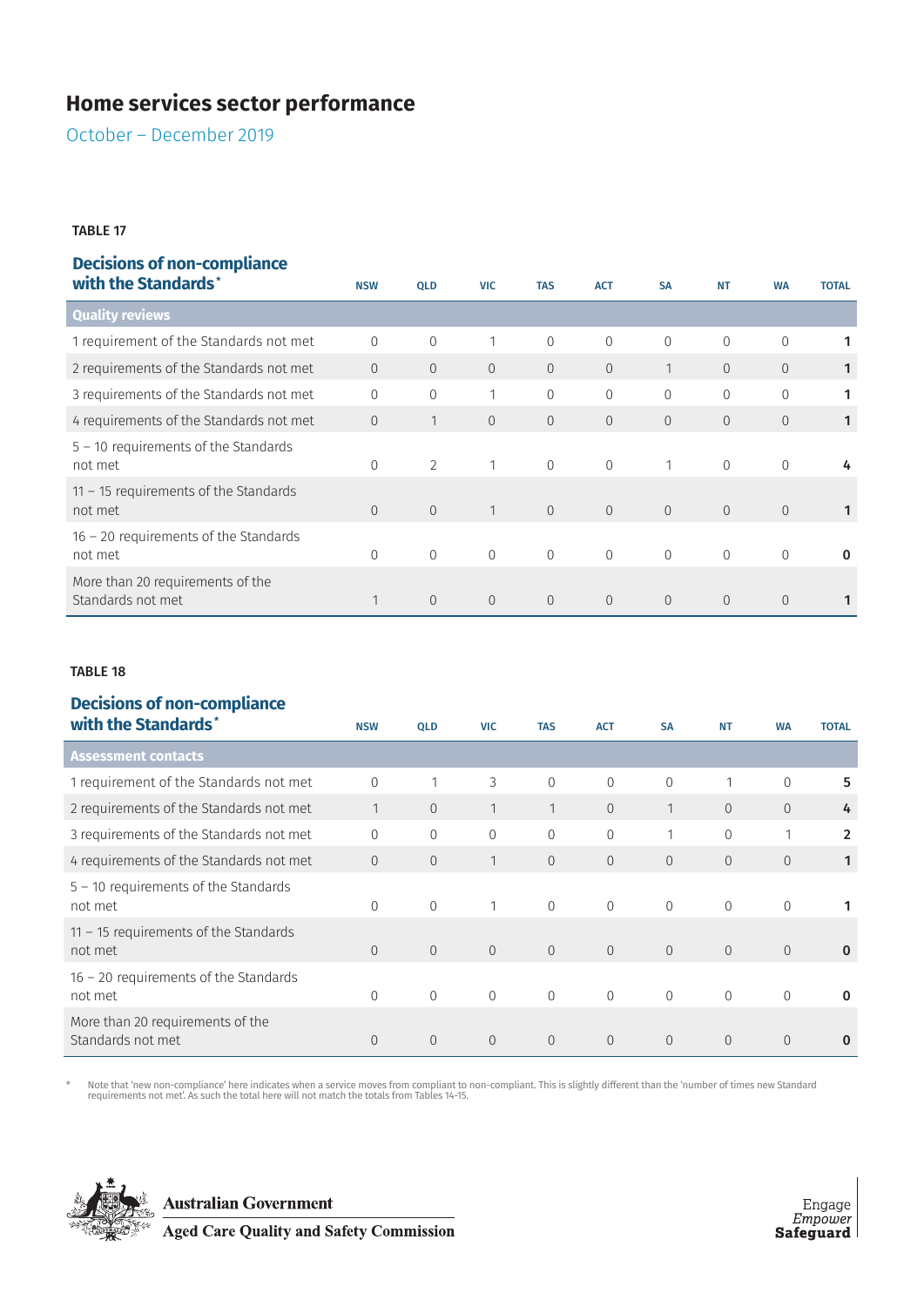October – December 2019

#### TABLE 19

| of the Standards not met                                    | <b>NSW</b>   | <b>QLD</b>     | <b>VIC</b>     | <b>TAS</b>     | <b>ACT</b>     | <b>SA</b>      | <b>NT</b>      | <b>WA</b>      | <b>TOTAL</b> |
|-------------------------------------------------------------|--------------|----------------|----------------|----------------|----------------|----------------|----------------|----------------|--------------|
| <b>Quality reviews</b>                                      |              |                |                |                |                |                |                |                |              |
| 8 (3) (e) Clinical<br>governance framework                  |              | $\overline{2}$ | $\overline{2}$ | $\overline{0}$ | $\mathbf 0$    | 1              | $\mathbf{0}$   | $\mathbf{0}$   | 6            |
| 8 (3) (d) Risk management<br>systems and practices          | 1            | 1              | $\overline{2}$ | $\overline{0}$ | $\overline{0}$ | $\mathbf{1}$   | $\overline{0}$ | $\overline{0}$ | 5            |
| 8 (3) (c) Effective organisation-wide<br>governance systems | 1            | 3              | 1              | $\overline{0}$ | $\mathbf{0}$   | $\overline{0}$ | $\overline{0}$ | $\mathbf{0}$   | 5            |
| $2(3)(b)$ Current needs,<br>goals and preferences           | $\mathbf{1}$ | 1              | $\overline{2}$ | $\overline{0}$ | $\overline{0}$ | $\overline{0}$ | $\overline{0}$ | $\overline{0}$ | 4            |
| 3(3) (e) Sharing information<br>to optimise care            | 1            | 1              | $\overline{2}$ | $\overline{0}$ | $\mathbf{0}$   | $\overline{0}$ | $\overline{0}$ | $\mathbf{0}$   | 4            |
| 6 (3) (c) Open disclosure<br>and complaints response        | 1            | 2              | $\overline{0}$ | $\Omega$       | $\overline{0}$ | $\mathbf{1}$   | $\overline{0}$ | $\overline{0}$ | 4            |
| 1(3) (e) Current Information<br>for choice                  | 1            | $\overline{2}$ | $\mathbf{1}$   | $\overline{0}$ | $\overline{0}$ | $\mathbf 0$    | $\mathbf{0}$   | $\mathbf{0}$   | 4            |
| 3 (3) (a) Safe and effective<br>personal and clinical care  | $\mathbf{1}$ | $\sqrt{0}$     | $\overline{2}$ | $\sqrt{0}$     | $\mathbf 0$    | 1              | $\overline{0}$ | $\overline{0}$ | 4            |

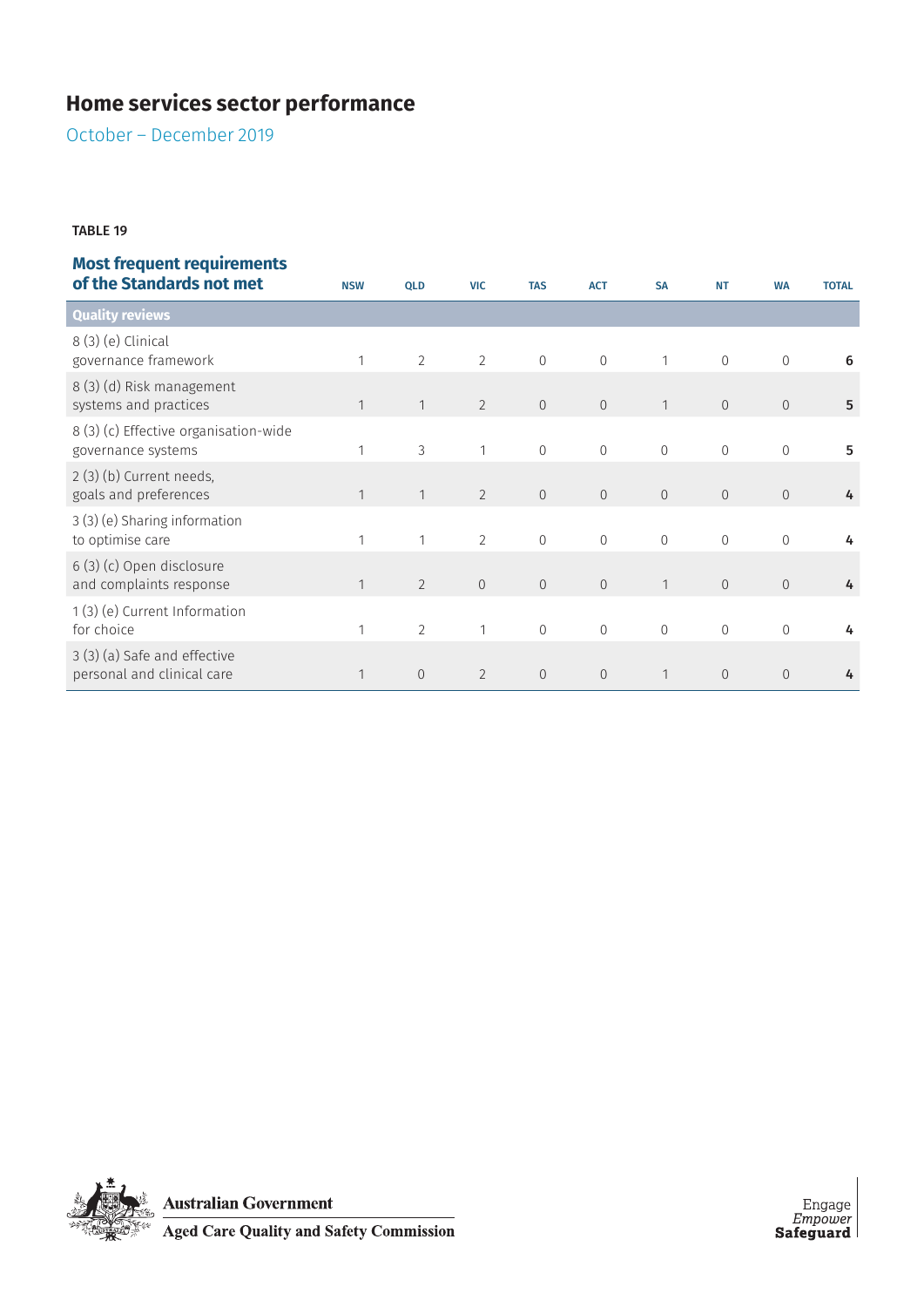October – December 2019

#### TABLE 20

## **Most frequent requirements**

| of the Standards not met                                              | <b>NSW</b>     | QLD            | <b>VIC</b>     | <b>TAS</b>     | <b>ACT</b>     | <b>SA</b>      | <b>NT</b>      | <b>WA</b>      | <b>TOTAL</b>   |
|-----------------------------------------------------------------------|----------------|----------------|----------------|----------------|----------------|----------------|----------------|----------------|----------------|
| <b>Assessment contacts</b>                                            |                |                |                |                |                |                |                |                |                |
| 8(3)(c) Effective organisation-wide<br>governance systems             | 1              | $\Omega$       | 1              | $\Omega$       | $\overline{0}$ | $\overline{2}$ |                |                | 6              |
| 2 (3) (a) Safe and effective care<br>and services                     | $\Omega$       | $\Omega$       | 3              | $\mathbf{1}$   | $\overline{0}$ | $\mathbf{1}$   | $\Omega$       | $\Omega$       | 5              |
| 8 (3) (d) Risk management systems<br>and practices                    | 1              | $\Omega$       | 3              | $\overline{0}$ | $\overline{0}$ | $\overline{0}$ | $\Omega$       | $\overline{0}$ |                |
| 2 (3) (e) Regular reviews of care<br>and services                     | $\Omega$       | $\Omega$       | $\overline{2}$ | 1              | $\mathbf{0}$   | $\mathbf{1}$   | $\Omega$       | $\overline{0}$ | 4              |
| 6 (3) (c) Open disclosure and<br>complaints response                  | $\Omega$       | 1              | $\Omega$       | $\mathbf 0$    | $\mathbf 0$    | $\mathbf 0$    | $\Omega$       |                | $\overline{2}$ |
| 7(3)(d) Recruitment training<br>and support for workforce             | $\Omega$       | $\overline{0}$ | 1              | $\overline{0}$ | $\overline{0}$ | $\overline{0}$ | $\overline{0}$ | $\mathbf{1}$   | $\overline{2}$ |
| 3 (3) (a) Safe and effective<br>personal and clinical care            | $\Omega$       | $\Omega$       | $\overline{2}$ | $\mathbf 0$    | $\overline{0}$ | $\overline{0}$ | $\Omega$       | $\Omega$       | $\overline{2}$ |
| 8 (3) (b) Governing body promotes<br>safe, inclusive and quality care | $\Omega$       | $\overline{0}$ | $\Omega$       | $\overline{0}$ | $\overline{0}$ | $\mathbf{1}$   | $\Omega$       | $\Omega$       | $\mathbf{1}$   |
| 1(3) (e) Current Information<br>for choice                            | $\Omega$       | $\Omega$       | 1              | $\Omega$       | $\Omega$       | $\Omega$       | $\Omega$       | $\Omega$       | 1              |
| 3 (3) (b) High impact or high<br>prevalence risks managed effectively | $\overline{0}$ | $\mathbf{0}$   | 1              | $\overline{0}$ | $\overline{0}$ | $\overline{0}$ | $\Omega$       | $\Omega$       | 1              |

#### TABLE 21

## **Complaints about home services**

| Number of complaints received     | 528 |
|-----------------------------------|-----|
| Notices issued from complaints    |     |
| Directions issued from complaints |     |

#### TABLE 22

## **Most frequent complaint issues received about home services**

| Consultation and communication | 94 |
|--------------------------------|----|
| Fees and charges               | 87 |
| Management of finances         | 66 |
| Communication about fees       | 65 |
| Consistent client care         |    |

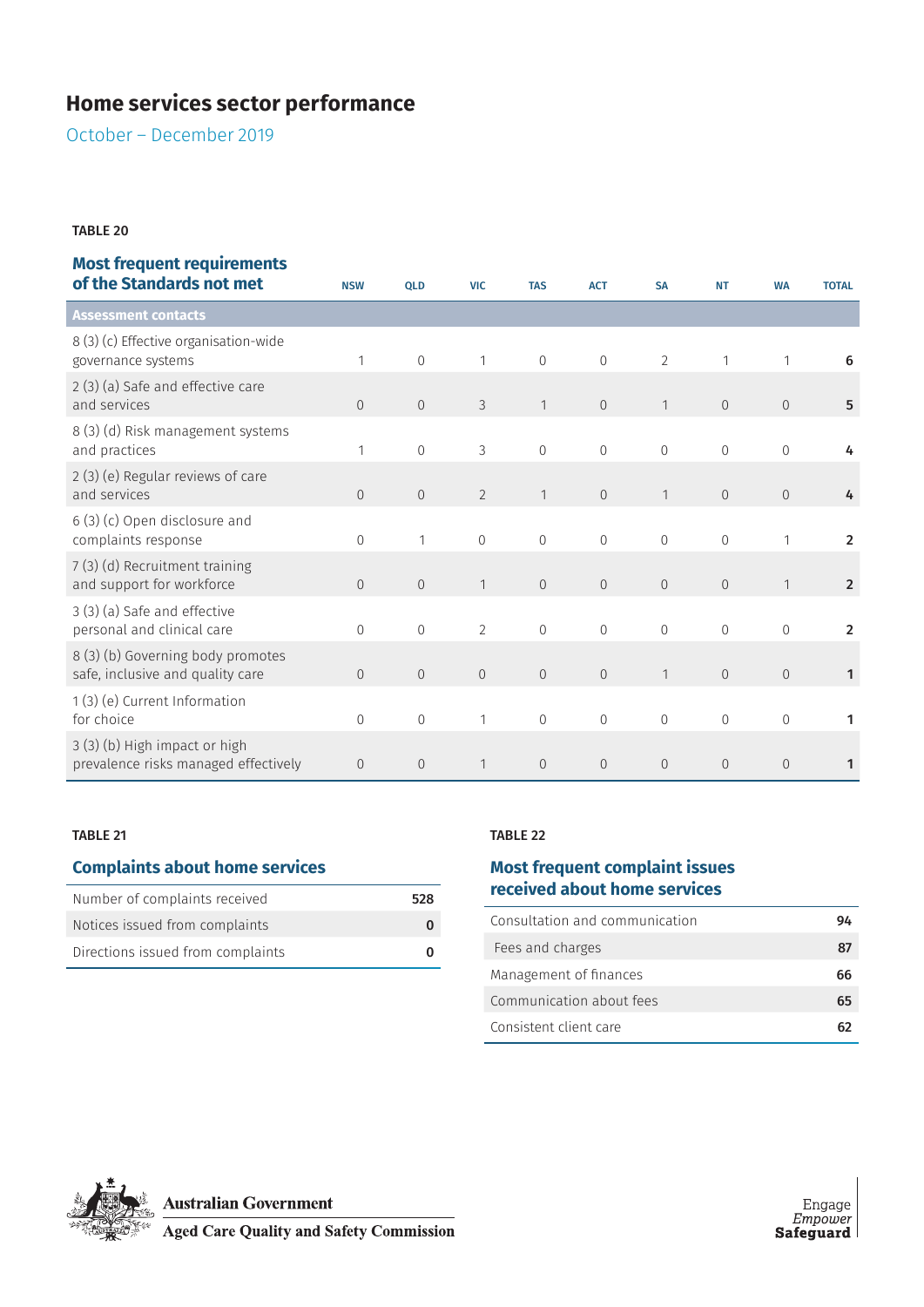# National Aboriginal & Torres Strait Islander flexible aged care program sector performance

October – December 2019



16 % figures based on 1 quality review, refer to Table 23

17 Refer to Table 27

18 Refer to Table 24



**Australian Government** 

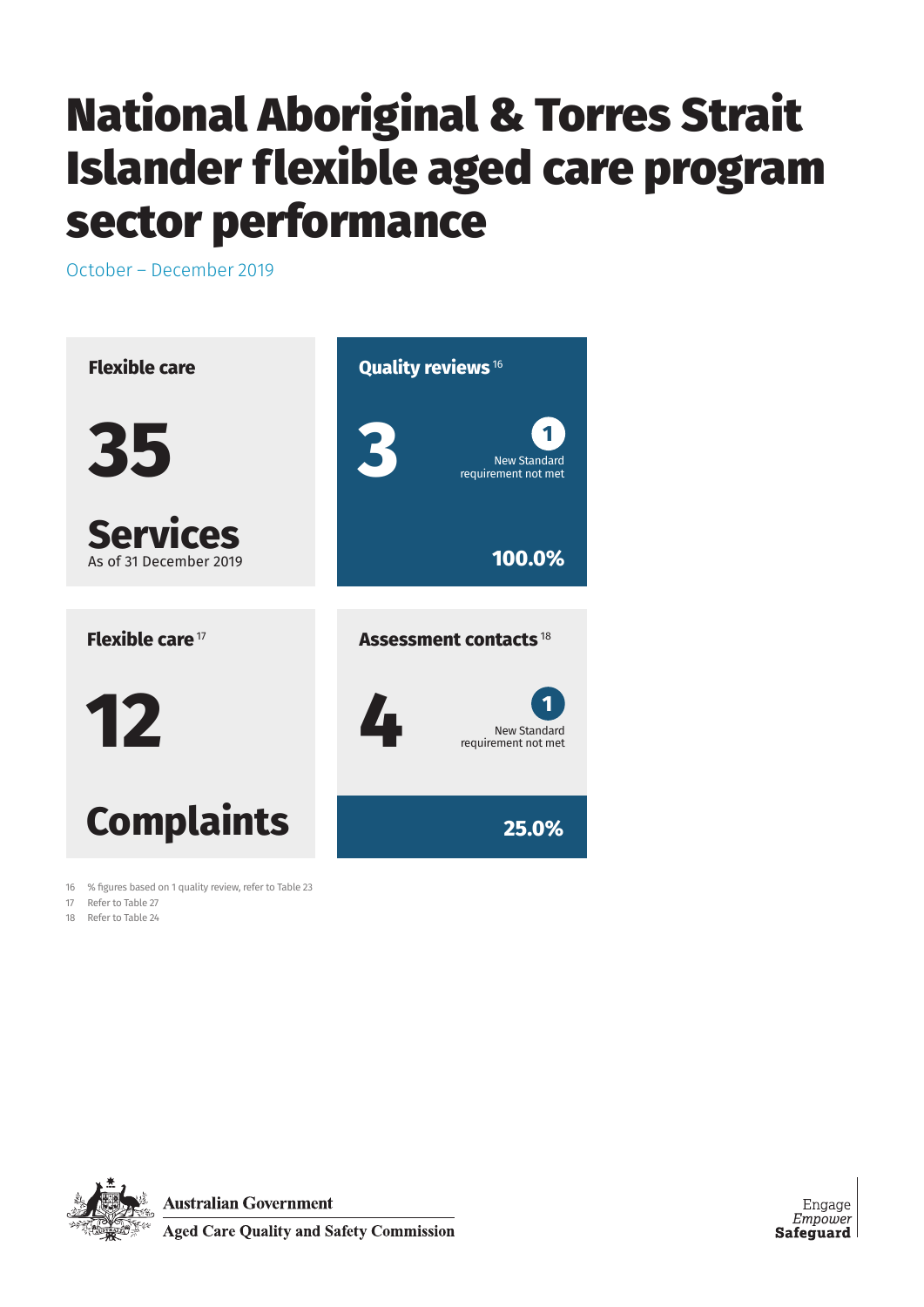## **National Aboriginal & Torres Strait Islander flexible aged care program sector performance**

October – December 2019

#### TABLE 23

### **Quality reviews**

| Number of quality reviews                                          |        |
|--------------------------------------------------------------------|--------|
| Number of quality reviews with decisions<br>made at reporting date |        |
| Number of times requirements of the Standards<br>not met           |        |
| % of quality reviews<br>where not met was found $1$                | 100.0% |

#### TABLE 24

#### **Assessment contacts**

| Number of assessment contacts                            |       |
|----------------------------------------------------------|-------|
| Number of times requirements of the Standards<br>not met |       |
| % of assessment contacts<br>where not met was found      | 25.0% |

#### TABLE 25

## **Decisions of non-compliance with the Standards \***

| <b>Quality reviews</b>                             |          |
|----------------------------------------------------|----------|
| 1 requirement of the Standards not met             | 0        |
| 2 requirements of the Standards not met            | $\Omega$ |
| 3 requirements of the Standards not met            | 0        |
| 4 requirements of the Standards not met            | $\bf{0}$ |
| 5 - 10 requirements of the Standards not met       | $\Omega$ |
| $11 - 15$ requirements of the Standards not met    | $\Omega$ |
| $16 - 20$ requirements of the Standards not met    | 1        |
| More than 20 requirements of the Standards not met | ი        |

#### TABLE 26

## **Decisions of non-compliance with the Standards \***

#### **Assessment contacts**

| 1 requirement of the Standards not met             | 0        |
|----------------------------------------------------|----------|
| 2 requirements of the Standards not met            | $\Omega$ |
| 3 requirements of the Standards not met            | 0        |
| 4 requirements of the Standards not met            | $\Omega$ |
| 5 - 10 requirements of the Standards not met       | 1        |
| $11 - 15$ requirements of the Standards not met    | $\Omega$ |
| 16 - 20 requirements of the Standards not met      | 0        |
| More than 20 requirements of the Standards not met | 0        |
|                                                    |          |

#### TABLE 27

### **Complaints about flexible care services ‡**

Number of complaints received 12

† % figures based on 1 quality review, refer Table 23

\* Note that 'new non-compliance' here indicates when a service moves from<br>compliant to non-compliant. This is slightly different than the 'number of times<br>new Standard requirements not met'. As such the total here w totals from Tables 23-24.

‡ Flexible aged care services includes flexible/community care complaints and undetermined cases.